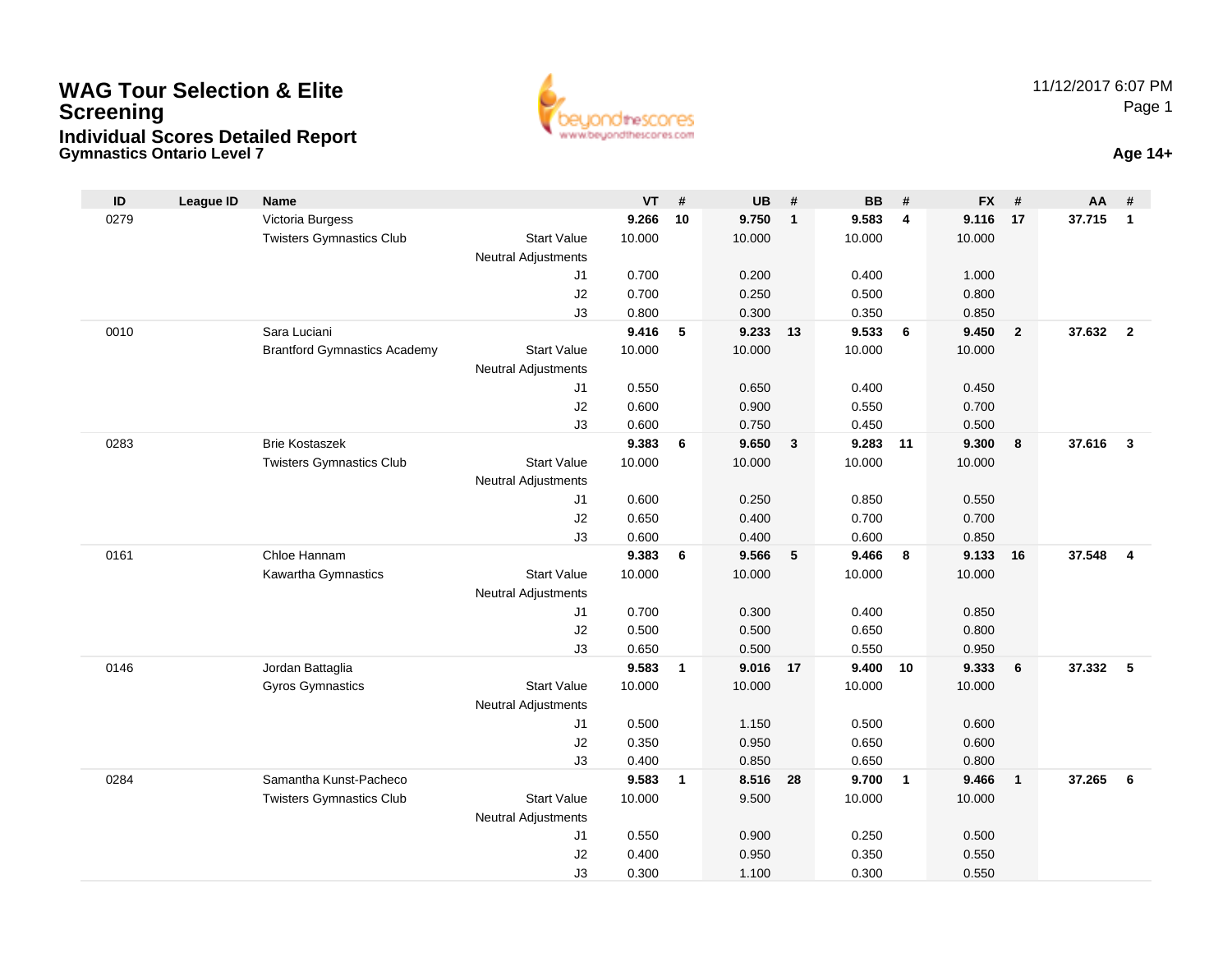| <b>WAG Tour Selection &amp; Elite</b><br><b>Screening</b> | <b>Individual Scores Detailed Report</b> |                            | idtheSCONES<br>www.beyondthescores.com |      |        |                |          |                         |         |                | 11/12/2017 6:07 PM | Page 2         |
|-----------------------------------------------------------|------------------------------------------|----------------------------|----------------------------------------|------|--------|----------------|----------|-------------------------|---------|----------------|--------------------|----------------|
| 0191                                                      | Daniella Silvestre                       |                            | 9.150                                  | 16   | 9.300  | 10             | 9.466    | 8                       | 9.266   | 9              | 37.182             | $\overline{7}$ |
|                                                           | <b>Milton Springers</b>                  | <b>Start Value</b>         | 10.000                                 |      | 10.000 |                | 10.000   |                         | 10.000  |                |                    |                |
|                                                           |                                          | <b>Neutral Adjustments</b> |                                        |      |        |                |          |                         |         |                |                    |                |
|                                                           |                                          | J1                         | 0.850                                  |      | 0.700  |                | 0.650    |                         | 0.800   |                |                    |                |
|                                                           |                                          | J2                         | 0.850                                  |      | 0.650  |                | 0.450    |                         | 0.600   |                |                    |                |
|                                                           |                                          | J3                         | 0.850                                  |      | 0.750  |                | 0.500    |                         | 0.800   |                |                    |                |
| 0180                                                      | Alison Brown                             |                            | 9.016                                  | - 20 | 9.450  | $\overline{7}$ | 9.416    | 9                       | 9.233   | 11             | 37.115             | 8              |
|                                                           | London Gym Academy                       | <b>Start Value</b>         | 10.000                                 |      | 10.000 |                | 10.000   |                         | 10.000  |                |                    |                |
|                                                           |                                          | <b>Neutral Adjustments</b> |                                        |      |        |                |          |                         |         |                |                    |                |
|                                                           |                                          | J1                         | 0.850                                  |      | 0.500  |                | 0.650    |                         | 0.800   |                |                    |                |
|                                                           |                                          | J2                         | 1.100                                  |      | 0.550  |                | 0.550    |                         | 0.800   |                |                    |                |
|                                                           |                                          | J3                         | 1.000                                  |      | 0.600  |                | 0.550    |                         | 0.700   |                |                    |                |
| 0242                                                      | <b>Teagan Caulfield</b>                  |                            | 9.383                                  | 6    | 8.716  | 24             | 9.650    | $\overline{\mathbf{2}}$ | 9.316   | $\overline{7}$ | 37.065             | 9              |
|                                                           | Quinte Bay                               | <b>Start Value</b>         | 10.000                                 |      | 9.400  |                | 10.000   |                         | 10.000  |                |                    |                |
|                                                           |                                          | <b>Neutral Adjustments</b> |                                        |      |        |                |          |                         |         |                |                    |                |
|                                                           |                                          | J1                         | 0.700                                  |      | 0.650  |                | 0.300    |                         | 0.650   |                |                    |                |
|                                                           |                                          | J2                         | 0.650                                  |      | 0.750  |                | 0.350    |                         | 0.750   |                |                    |                |
|                                                           |                                          | J3                         | 0.500                                  |      | 0.650  |                | 0.400    |                         | 0.650   |                |                    |                |
| 0087                                                      | Carissa Armorer                          |                            | 9.216                                  | 13   | 9.666  | $\overline{2}$ | 8.750    | 24                      | 9.416   | $\mathbf{3}$   | 37.048             | 10             |
|                                                           | Galaxy                                   | <b>Start Value</b>         | 10.000                                 |      | 10.000 |                | 9.500    |                         | 10.000  |                |                    |                |
|                                                           |                                          | <b>Neutral Adjustments</b> |                                        |      |        |                |          |                         |         |                |                    |                |
|                                                           |                                          | J1                         | 0.800                                  |      | 0.200  |                | 0.850    |                         | 0.500   |                |                    |                |
|                                                           |                                          | J2                         | 0.700                                  |      | 0.400  |                | 0.650    |                         | 0.600   |                |                    |                |
|                                                           |                                          | J3                         | 0.850                                  |      | 0.400  |                | 0.750    |                         | 0.650   |                |                    |                |
| 0208                                                      | Grace Gorman                             |                            | 9.233                                  | 12   | 9.183  | 14             | 9.116    | 15                      | 9.300   | 8              | 36.832 11          |                |
|                                                           | <b>Ottawa Gymnastics Centre</b>          | <b>Start Value</b>         | 10.000                                 |      | 10.000 |                | 10.000   |                         | 10.000  |                |                    |                |
|                                                           |                                          | <b>Neutral Adjustments</b> |                                        |      |        |                |          |                         |         |                |                    |                |
|                                                           |                                          | J1                         | 1.000                                  |      | 0.900  |                | 0.900    |                         | 0.600   |                |                    |                |
|                                                           |                                          | J2                         | 0.600                                  |      | 0.800  |                | 0.900    |                         | 0.800   |                |                    |                |
|                                                           |                                          | J3                         | 0.700                                  |      | 0.750  |                | 0.850    |                         | 0.700   |                |                    |                |
| 0220                                                      | Mackenzie Horsfall                       |                            | 9.433                                  | 4    | 8.683  | 25             | 9.566    | -5                      | 9.150   | 15             | 36.832 11          |                |
|                                                           | <b>Pickering Athletic Centre</b>         | <b>Start Value</b>         | 10.000                                 |      | 10.000 |                | 10.000   |                         | 10.000  |                |                    |                |
|                                                           |                                          | <b>Neutral Adjustments</b> |                                        |      |        |                |          |                         |         |                |                    |                |
|                                                           |                                          |                            | 0.550                                  |      | 1.500  |                | 0.300    |                         | 0.750   |                |                    |                |
|                                                           |                                          | J2                         | 0.600                                  |      | 1.200  |                | 0.550    |                         | 0.900   |                |                    |                |
|                                                           |                                          | J3                         | 0.550                                  |      | 1.250  |                | 0.450    |                         | 0.900   |                |                    |                |
| 0109                                                      | Hanano Campanella                        |                            | 9.150 16                               |      | 9.583  | 4              | 8.683 26 |                         | 9.316 7 |                | 36.732 12          |                |
|                                                           | Gym Magic                                | <b>Start Value</b>         | 10.000                                 |      | 10.000 |                | 10.000   |                         | 10.000  |                |                    |                |
|                                                           |                                          | <b>Neutral Adjustments</b> |                                        |      |        |                |          |                         |         |                |                    |                |
|                                                           |                                          | J1                         | 0.850                                  |      | 0.350  |                | 1.400    |                         | 0.650   |                |                    |                |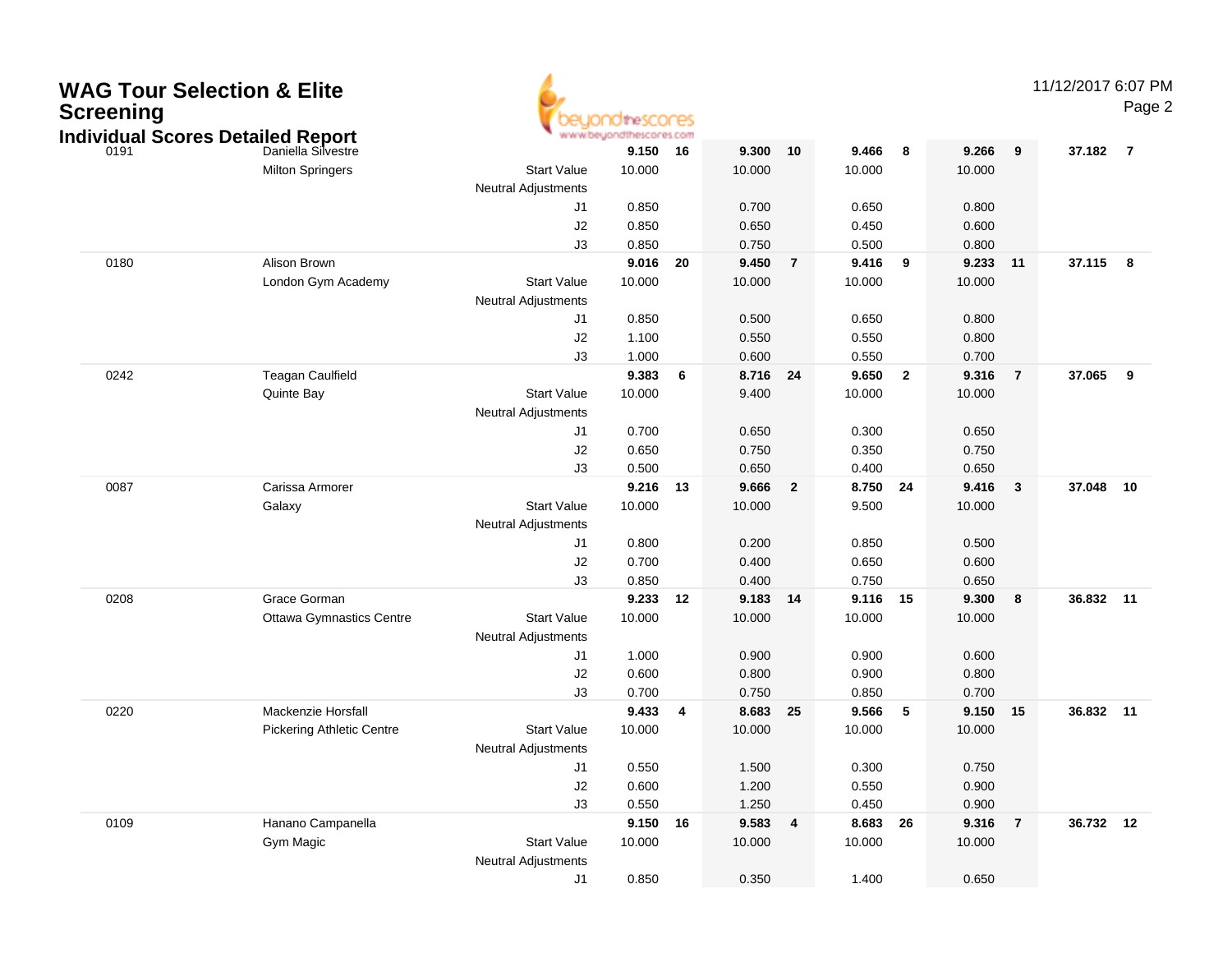

11/12/2017 6:07 PM

Page 3

|      | aar 000.00 Dolanoa Roport       | J2                         | 0.850          |    | 0.500          |       | 1.300          |                | 0.650          |                 |           |    |
|------|---------------------------------|----------------------------|----------------|----|----------------|-------|----------------|----------------|----------------|-----------------|-----------|----|
|      |                                 | J3                         | 0.850          |    | 0.400          |       | 1.250          |                | 0.750          |                 |           |    |
| 0108 | Kayla Bent                      |                            | 8.950          | 24 | 9.266          | 11    | 9.533          | $6\phantom{a}$ | 8.900          | 24              | 36.649    | 13 |
|      | Gym Magic                       | <b>Start Value</b>         | 10.000         |    | 10.000         |       | 10.000         |                | 10.000         |                 |           |    |
|      |                                 | <b>Neutral Adjustments</b> |                |    |                |       |                |                |                |                 |           |    |
|      |                                 | J1                         | 1.200          |    | 0.700          |       | 0.500          |                | 1.050          |                 |           |    |
|      |                                 | J2                         | 1.050          |    | 0.800          |       | 0.500          |                | 1.200          |                 |           |    |
|      |                                 | J3                         | 0.900          |    | 0.700          |       | 0.400          |                | 1.050          |                 |           |    |
| 0110 | Jaida MacPherson                |                            | 9.300          | 8  | 9.133          | $-15$ | 9.050          | 18             | 9.166          | 14              | 36.649    | 13 |
|      | Gym Magic                       | <b>Start Value</b>         | 10.000         |    | 10.000         |       | 10.000         |                | 10.000         |                 |           |    |
|      |                                 | <b>Neutral Adjustments</b> |                |    |                |       |                |                |                |                 |           |    |
|      |                                 | J1                         | 0.850          |    | 0.900          |       | 0.950          |                | 0.700          |                 |           |    |
|      |                                 | J2                         | 0.650          |    | 0.700          |       | 1.000<br>0.900 |                | 0.800          |                 |           |    |
| 0214 | Erika Meyerovich                | J3                         | 0.600<br>9.233 | 12 | 1.000<br>8.950 | 19    | 9.283          | 11             | 1.000<br>9.150 | 15              | 36.616 14 |    |
|      | <b>Ottawa Gymnastics Centre</b> | <b>Start Value</b>         | 10.000         |    | 10.000         |       | 10.000         |                | 10.000         |                 |           |    |
|      |                                 | <b>Neutral Adjustments</b> |                |    |                |       |                |                |                |                 |           |    |
|      |                                 | J1                         | 0.850          |    | 1.050          |       | 0.650          |                | 0.800          |                 |           |    |
|      |                                 | J2                         | 0.650          |    | 1.000          |       | 0.700          |                | 0.750          |                 |           |    |
|      |                                 | J3                         | 0.800          |    | 1.100          |       | 0.800          |                | 1.000          |                 |           |    |
| 0274 | Michelle-Rose Berube-Conway     |                            | 9.050          | 18 | 9.350          | 9     | 8.966          | 20             | 9.200          | 13              | 36.566    | 15 |
|      | Tumblers                        | <b>Start Value</b>         | 10.000         |    | 10.000         |       | 10.000         |                | 10.000         |                 |           |    |
|      |                                 | <b>Neutral Adjustments</b> |                |    |                |       |                |                |                |                 |           |    |
|      |                                 | J1                         | 0.950          |    | 0.550          |       | 1.050          |                | 0.800          |                 |           |    |
|      |                                 | J2                         | 0.950          |    | 0.750          |       | 1.000          |                | 0.850          |                 |           |    |
|      |                                 | J3                         | 0.950          |    | 0.650          |       | 1.050          |                | 0.750          |                 |           |    |
| 0041 | Janique Boulet                  |                            | 8.900          | 26 | 8.783 21       |       | 9.516          | $\overline{7}$ | 9.366          | ${\bf 5}$       | 36.565    | 16 |
|      | <b>Club Les Sittelles</b>       | <b>Start Value</b>         | 10.000         |    | 10.000         |       | 10.000         |                | 10.000         |                 |           |    |
|      |                                 | <b>Neutral Adjustments</b> |                |    |                |       |                |                |                |                 |           |    |
|      |                                 | J1                         | 1.100          |    | 1.200          |       | 0.450          |                | 0.600          |                 |           |    |
|      |                                 | J2                         | 1.100          |    | 1.150          |       | 0.550          |                | 0.600          |                 |           |    |
|      |                                 | J3                         | 1.100          |    | 1.300          |       | 0.450          |                | 0.700          |                 |           |    |
| 0282 | Jessica Giles                   |                            | 9.283          | 9  | 8.633          | 26    | 9.266          | 12             | 9.333          | $6\phantom{1}6$ | 36.515 17 |    |
|      | <b>Twisters Gymnastics Club</b> | <b>Start Value</b>         | 10.000         |    | 10.000         |       | 10.000         |                | 10.000         |                 |           |    |
|      |                                 | <b>Neutral Adjustments</b> |                |    |                |       |                |                |                |                 |           |    |
|      |                                 | J1                         | 0.750          |    | 1.300          |       | 0.800          |                | 0.600          |                 |           |    |
|      |                                 | J2                         | 0.700          |    | 1.250          |       | 0.750          |                | 0.650          |                 |           |    |
|      |                                 | J3                         | 0.700          |    | 1.550          |       | 0.650          |                | 0.750          |                 |           |    |
| 0001 | Audrey Calderon                 |                            | 8.966          | 23 | 9.183          | 14    | 9.200          | 13             | 9.133          | 16              | 36.482    | 18 |
|      | Ajax Acro's Gym Club            | <b>Start Value</b>         | 10.000         |    | 10.000         |       | 10.000         |                | 10.000         |                 |           |    |
|      |                                 |                            |                |    |                |       |                |                |                |                 |           |    |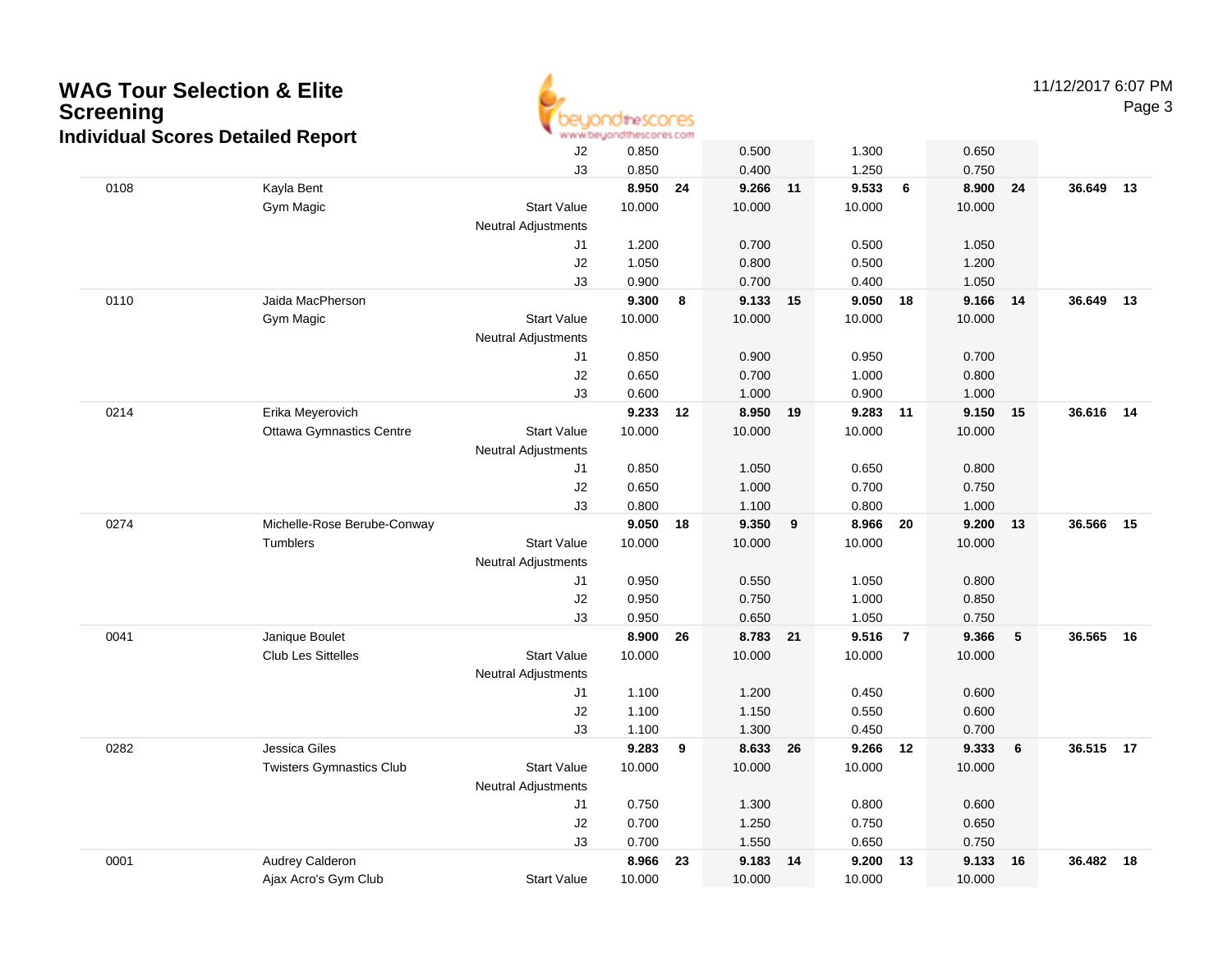

11/12/2017 6:07 PMPage 4

|      |                          | <b>Neutral Adjustments</b> |                |                |                |      |                |      |                |                |           |    |
|------|--------------------------|----------------------------|----------------|----------------|----------------|------|----------------|------|----------------|----------------|-----------|----|
|      |                          | J1                         | 1.100          |                | 0.850          |      | 0.900          |      | 0.800          |                |           |    |
|      |                          | J2                         | 0.950          |                | 0.950          |      | 0.800          |      | 1.000          |                |           |    |
|      |                          | J3                         | 1.050          |                | 0.650          |      | 0.700          |      | 0.800          |                |           |    |
| 0053 | Amelia Arciszewski       |                            | 8.983          | 22             | 9.250 12       |      | 8.966          | - 20 | 9.233          | 11             | 36.432 19 |    |
|      | Dancemakers Gymnastics   | <b>Start Value</b>         | 10.000         |                | 10.000         |      | 10.000         |      | 10.000         |                |           |    |
|      |                          | <b>Neutral Adjustments</b> |                |                |                |      |                |      |                |                |           |    |
|      |                          | J1                         | 0.950          |                | 0.700          |      | 0.950          |      | 0.800          |                |           |    |
|      |                          | J2                         | 1.050          |                | 0.750          |      | 1.250          |      | 0.800          |                |           |    |
|      |                          | J3                         | 1.050          |                | 0.800          |      | 0.900          |      | 0.700          |                |           |    |
| 0112 | Jazmine Deveau           |                            | 9.500          | $\overline{2}$ | 8.783 21       |      | 8.733 25       |      | 9.383          | $\overline{4}$ | 36.399    | 20 |
|      | <b>Gymnastics Energy</b> | <b>Start Value</b>         | 10.000         |                | 10.000         |      | 10.000         |      | 10.000         |                |           |    |
|      |                          | <b>Neutral Adjustments</b> |                |                |                |      |                |      |                |                |           |    |
|      |                          | J1                         | 0.500          |                | 1.350          |      | 1.200          |      | 0.650          |                |           |    |
|      |                          | J2                         | 0.400          |                | 1.300          |      | 1.200          |      | 0.650          |                |           |    |
|      |                          | J3                         | 0.600          |                | 1.000          |      | 1.400          |      | 0.550          |                |           |    |
| 0159 | Juliette Arbrioux        |                            | 9.183          | 15             | 8.750          | 23   | 9.166          | 14   | 9.250          | 10             | 36.349    | 21 |
|      | Kawartha Gymnastics      | <b>Start Value</b>         | 10.000         |                | 10.000         |      | 10.000         |      | 10.000         |                |           |    |
|      |                          | <b>Neutral Adjustments</b> |                |                |                |      |                |      |                |                |           |    |
|      |                          | J1                         | 0.750          |                | 1.400          |      | 0.800          |      | 0.850          |                |           |    |
|      |                          | J2                         | 0.900          |                | 1.200          |      | 0.850          |      | 0.750          |                |           |    |
|      |                          | J3                         | 0.800          |                | 1.150          |      | 0.850          |      | 0.650          |                |           |    |
| 0111 | Elizabeth Baker          |                            | 9.200          | 14             | 9.000          | 18   | 9.083          | 16   | 8.833          | 26             | 36.116    | 22 |
|      | <b>Gymnastics Energy</b> | <b>Start Value</b>         | 10.000         |                | 10.000         |      | 10.000         |      | 10.000         |                |           |    |
|      |                          | <b>Neutral Adjustments</b> |                |                |                |      |                |      |                |                |           |    |
|      |                          | J1                         | 0.900          |                | 1.050          |      | 1.000          |      | 1.250          |                |           |    |
|      |                          | $\sf J2$                   | 0.700          |                | 0.900          |      | 0.950          |      | 1.100          |                |           |    |
|      |                          | J3                         | 0.800          |                | 1.050          |      | 0.800          |      | 1.150          |                |           |    |
| 0114 | <b>Emilie Hamilton</b>   |                            | 9.416          | 5              | 8.766 22       |      | 8.966 20       |      | 8.916          | 23             | 36.064    | 23 |
|      | <b>Gymnastics Energy</b> | <b>Start Value</b>         | 10.000         |                | 10.000         |      | 10.000         |      | 10.000         |                |           |    |
|      |                          | <b>Neutral Adjustments</b> |                |                |                |      |                |      |                |                |           |    |
|      |                          | J1                         | 0.650          |                | 1.300          |      | 1.300          |      | 1.100          |                |           |    |
|      |                          | J2                         | 0.550<br>0.550 |                | 1.100<br>1.300 |      | 0.800<br>1.000 |      | 1.100<br>1.050 |                |           |    |
| 0115 | Ella Martin              | J3                         | 9.200 14       |                | 8.850          | - 20 | 8.900 22       |      | 9.100          | 18             | 36.050 24 |    |
|      | <b>Gymnastics Energy</b> | <b>Start Value</b>         | 10.000         |                | 10.000         |      | 10.000         |      | 10.000         |                |           |    |
|      |                          | <b>Neutral Adjustments</b> |                |                |                |      |                |      |                |                |           |    |
|      |                          | J1                         | 0.850          |                | 1.200          |      | 1.000          |      | 0.750          |                |           |    |
|      |                          | J2                         | 0.650          |                | 1.200          |      | 1.150          |      | 1.000          |                |           |    |
|      |                          | J3                         | 0.900          |                | 1.050          |      | 1.150          |      | 0.950          |                |           |    |
|      |                          |                            |                |                |                |      |                |      |                |                |           |    |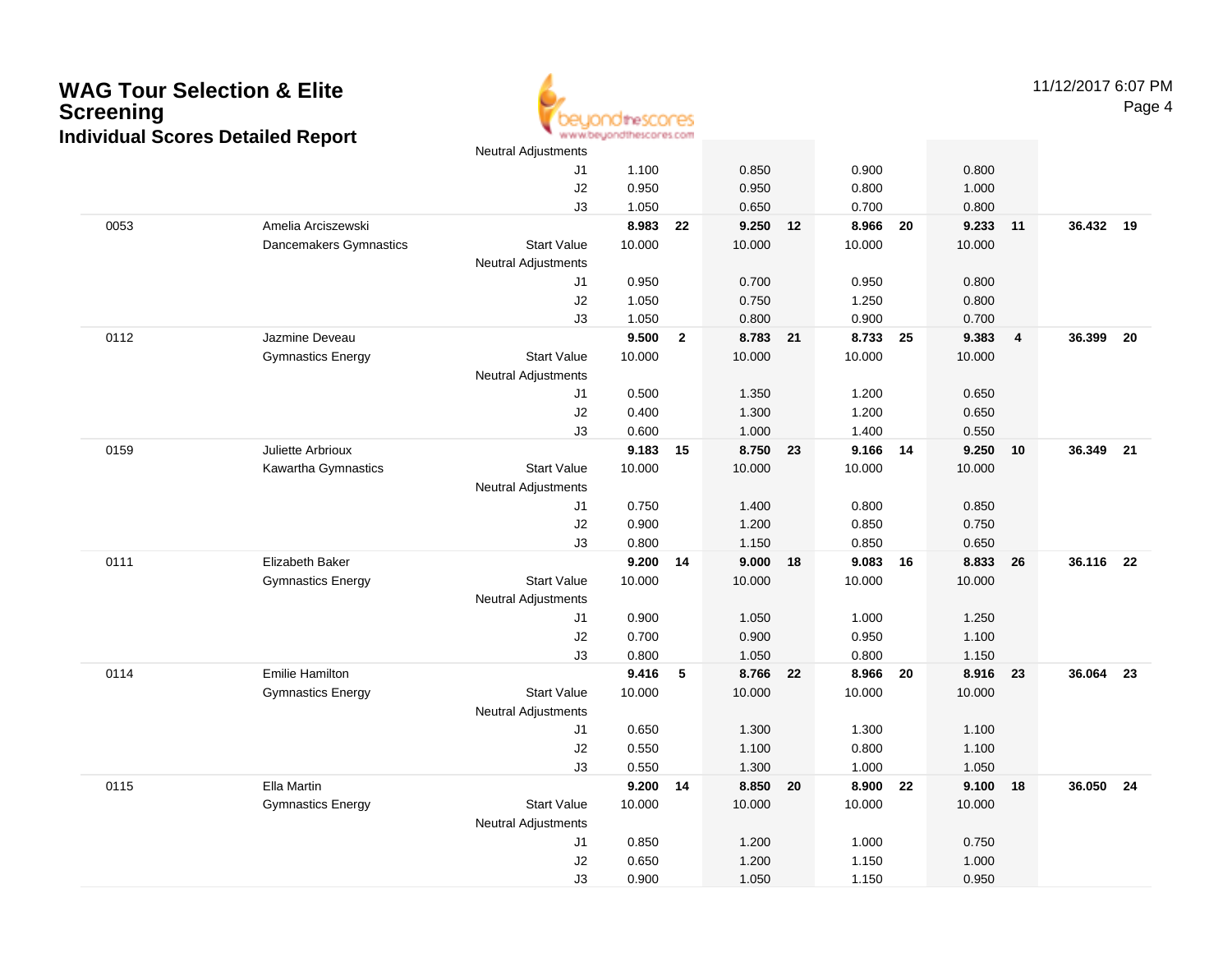| <b>WAG Tour Selection &amp; Elite</b><br><b>Screening</b> | <b>Individual Scores Detailed Report</b> |                            | theSCOCES<br>www.beyondthescores.com |                         |          |      |          |              |            |    | 11/12/2017 6:07 PM | Page 5 |
|-----------------------------------------------------------|------------------------------------------|----------------------------|--------------------------------------|-------------------------|----------|------|----------|--------------|------------|----|--------------------|--------|
| 0209                                                      | Emma Gray                                |                            | 9.150                                | 16                      | 8.616    | 27   | 9.066    | 17           | 9.216      | 12 | 36.048             | 25     |
|                                                           | <b>Ottawa Gymnastics Centre</b>          | <b>Start Value</b>         | 10.000                               |                         | 10.000   |      | 10.000   |              | 10.000     |    |                    |        |
|                                                           |                                          | <b>Neutral Adjustments</b> |                                      |                         |          |      |          |              |            |    |                    |        |
|                                                           |                                          | J1                         | 1.000                                |                         | 1.400    |      | 1.100    |              | 0.750      |    |                    |        |
|                                                           |                                          | J2                         | 0.800                                |                         | 1.350    |      | 0.850    |              | 0.650      |    |                    |        |
|                                                           |                                          | J3                         | 0.750                                |                         | 1.400    |      | 0.850    |              | 0.950      |    |                    |        |
| 0086                                                      | Esmé Higgon                              |                            | 8.800                                | 28                      | 9.416    | 8    | 8.683    | 26           | 9.100      | 18 | 35.999             | 26     |
|                                                           | <b>GW Elites</b>                         | <b>Start Value</b>         | 10.000                               |                         | 10.000   |      | 10.000   |              | 10.000     |    |                    |        |
|                                                           |                                          | <b>Neutral Adjustments</b> |                                      |                         |          |      |          |              |            |    |                    |        |
|                                                           |                                          | J1                         | 1.250                                |                         | 0.500    |      | 1.150    |              | 0.900      |    |                    |        |
|                                                           |                                          | J2                         | 1.150                                |                         | 0.600    |      | 1.500    |              | 0.700      |    |                    |        |
|                                                           |                                          | J3                         | 1.200                                |                         | 0.650    |      | 1.300    |              | 1.100      |    |                    |        |
| 0165                                                      | Jennika Mitchell                         |                            | 9.433                                | $\overline{\mathbf{4}}$ | 8.100    | 32   | 9.416    | 9            | 9.050      | 19 | 35.999             | 26     |
|                                                           | Kawartha Gymnastics                      | <b>Start Value</b>         | 10.000                               |                         | 9.500    |      | 10.000   |              | 10.000     |    |                    |        |
|                                                           |                                          | <b>Neutral Adjustments</b> |                                      |                         |          |      |          |              |            |    |                    |        |
|                                                           |                                          | J1                         | 0.550                                |                         | 1.300    |      | 0.700    |              | 0.850      |    |                    |        |
|                                                           |                                          | J <sub>2</sub>             | 0.500                                |                         | 1.300    |      | 0.450    |              | 1.000      |    |                    |        |
|                                                           |                                          | J3                         | 0.650                                |                         | 1.600    |      | 0.600    |              | 1.000      |    |                    |        |
| 0125                                                      | Rachel Genovese                          |                            | 9.433                                | $\overline{\mathbf{4}}$ | 8.216    | - 31 | 9.616    | $\mathbf{3}$ | 8.650      | 27 | 35.915 27          |        |
|                                                           | Gymnastics Mississauga                   | <b>Start Value</b>         | 10.000                               |                         | 9.200    |      | 10.000   |              | 10.000     |    |                    |        |
|                                                           |                                          | <b>Neutral Adjustments</b> |                                      |                         |          |      |          |              |            |    |                    |        |
|                                                           |                                          | J1                         | 0.500                                |                         | 0.950    |      | 0.450    |              | 1.200      |    |                    |        |
|                                                           |                                          | J <sub>2</sub>             | 0.650                                |                         | 1.100    |      | 0.350    |              | 1.300      |    |                    |        |
|                                                           |                                          | J3                         | 0.550                                |                         | 0.900    |      | 0.350    |              | 1.550      |    |                    |        |
| 0016                                                      | Erika Chisholm                           |                            | 9.183                                | 15                      | 8.516    | 28   | 8.983    | 19           | 9.150      | 15 | 35.832 28          |        |
|                                                           | <b>Burlington Gymnastics Club</b>        | <b>Start Value</b>         | 10.000                               |                         | 10.000   |      | 10.000   |              | 10.000     |    |                    |        |
|                                                           |                                          | <b>Neutral Adjustments</b> |                                      |                         |          |      | $-0.100$ |              |            |    |                    |        |
|                                                           |                                          | J1                         | 0.750                                |                         | 1.650    |      | 1.000    |              | 0.800      |    |                    |        |
|                                                           |                                          | J <sub>2</sub>             | 0.850                                |                         | 1.400    |      | 0.900    |              | 0.900      |    |                    |        |
|                                                           |                                          | J3                         | 0.850                                |                         | 1.400    |      | 0.850    |              | 0.850      |    |                    |        |
| 0256                                                      | Nila D'Emilio                            |                            | 9.000                                | - 21                    | 9.183    | -14  | 8.166    | 31           | 9.150      | 15 | 35.499             | 29     |
|                                                           | <b>Synergy Gymnastics</b>                | <b>Start Value</b>         | 10.000                               |                         | 10.000   |      | 9.500    |              | 10.000     |    |                    |        |
|                                                           |                                          | <b>Neutral Adjustments</b> |                                      |                         |          |      |          |              |            |    |                    |        |
|                                                           |                                          | J1                         | 0.950                                |                         | 0.850    |      | 1.550    |              | 0.850      |    |                    |        |
|                                                           |                                          | J2                         | 1.000                                |                         | 0.850    |      | 1.150    |              | 0.750      |    |                    |        |
|                                                           |                                          | J3                         | 1.050                                |                         | 0.750    |      | 1.300    |              | 0.950      |    |                    |        |
| 0126                                                      | Kamryn Grant                             |                            | 9.216 13                             |                         | 8.000 34 |      | 9.116 15 |              | $9.100$ 18 |    | 35.432 30          |        |
|                                                           | Gymnastics Mississauga                   | <b>Start Value</b>         | 10.000                               |                         | 9.200    |      | 10.000   |              | 10.000     |    |                    |        |
|                                                           |                                          | <b>Neutral Adjustments</b> |                                      |                         |          |      |          |              |            |    |                    |        |
|                                                           |                                          | J1                         | 0.850                                |                         | 1.350    |      | 0.800    |              | 0.900      |    |                    |        |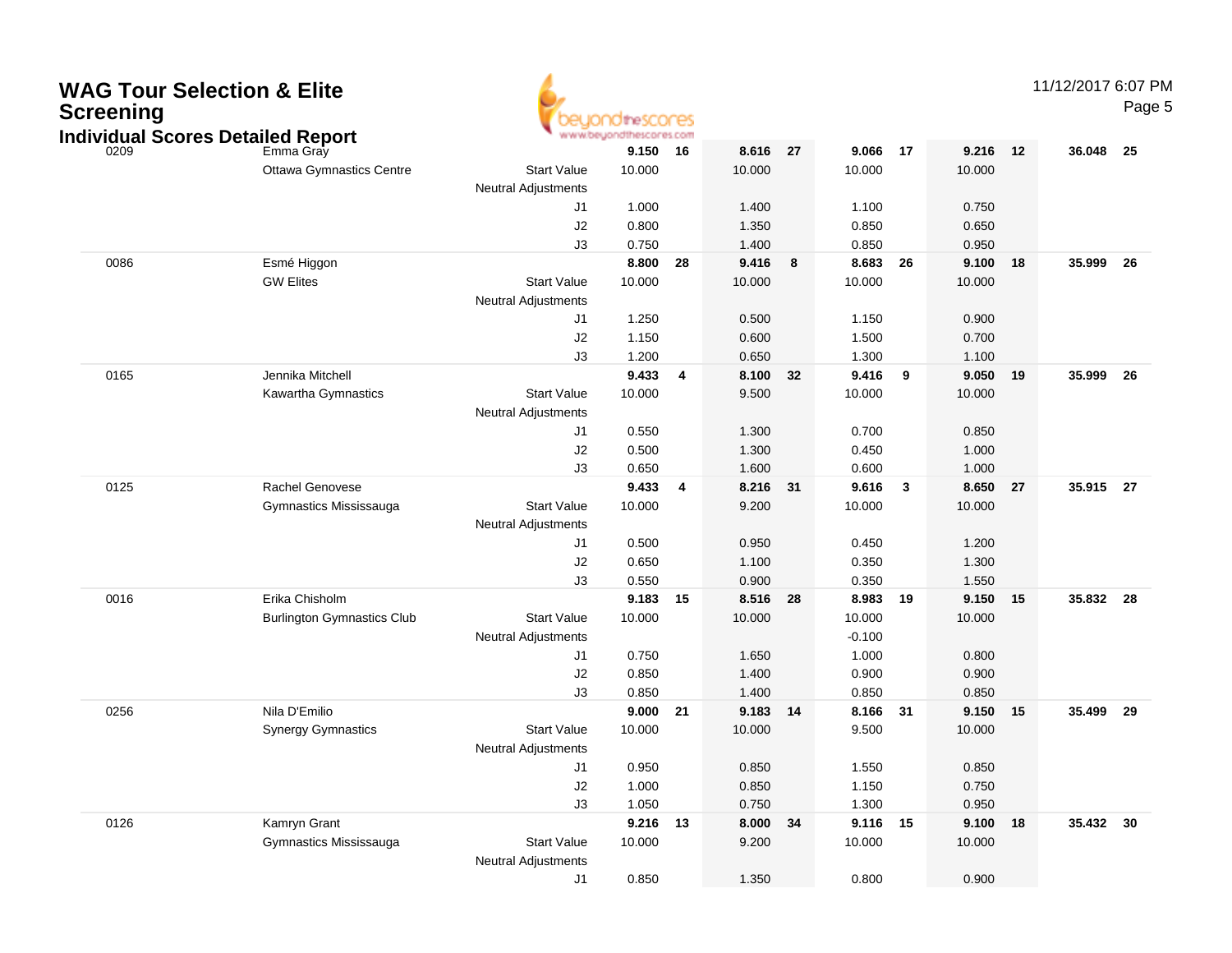

11/12/2017 6:07 PMPage 6

|      | aaar Oooroo Dolanoa Roport            | J2                         | 0.800  |                | 1.200  |    | 0.900    |    | 0.900  |    |           |    |
|------|---------------------------------------|----------------------------|--------|----------------|--------|----|----------|----|--------|----|-----------|----|
|      |                                       | J3                         | 0.700  |                | 1.050  |    | 0.950    |    | 0.900  |    |           |    |
| 0037 | Elizabeth Murdock                     |                            | 9.266  | 10             | 9.516  | 6  | 7.666    | 36 | 8.883  | 25 | 35.331 31 |    |
|      | <b>Champions Gymnastics</b>           | <b>Start Value</b>         | 10.000 |                | 10.000 |    | 9.400    |    | 10.000 |    |           |    |
|      |                                       | <b>Neutral Adjustments</b> |        |                |        |    |          |    |        |    |           |    |
|      |                                       | J1                         | 0.650  |                | 0.500  |    | 1.500    |    | 1.000  |    |           |    |
|      |                                       | J2                         | 0.750  |                | 0.500  |    | 2.000    |    | 1.200  |    |           |    |
|      |                                       | J3                         | 0.800  |                | 0.450  |    | 1.700    |    | 1.150  |    |           |    |
| 0034 | Alayna Kirkwood                       |                            | 9.250  | 11             | 8.850  | 20 | 7.983    | 33 | 9.233  | 11 | 35.316 32 |    |
|      | <b>Champions Gymnastics</b>           | <b>Start Value</b>         | 10.000 |                | 10.000 |    | 9.500    |    | 10.000 |    |           |    |
|      |                                       | <b>Neutral Adjustments</b> |        |                |        |    |          |    |        |    |           |    |
|      |                                       | J1                         | 0.650  |                | 1.000  |    | 1.600    |    | 0.700  |    |           |    |
|      |                                       | J2                         | 0.750  |                | 1.300  |    | 1.600    |    | 0.900  |    |           |    |
|      |                                       | J3                         | 0.850  |                | 1.150  |    | 1.350    |    | 0.700  |    |           |    |
| 0187 | Mia Levstik                           |                            | 8.950  | 24             | 7.950  | 35 | 9.166 14 |    | 9.033  | 20 | 35.099    | 33 |
|      | <b>Milton Springers</b>               | <b>Start Value</b>         | 10.000 |                | 9.400  |    | 10.000   |    | 10.000 |    |           |    |
|      |                                       | Neutral Adjustments        |        |                |        |    |          |    |        |    |           |    |
|      |                                       | J1                         | 1.100  |                | 1.350  |    | 0.750    |    | 0.900  |    |           |    |
|      |                                       | J2                         | 1.050  |                | 1.600  |    | 0.850    |    | 0.900  |    |           |    |
|      |                                       | J3                         | 1.000  |                | 1.400  |    | 0.900    |    | 1.100  |    |           |    |
| 0255 | Alyssa Moorehead                      |                            | 9.333  | $\overline{7}$ | 7.866  | 36 | 8.650    | 28 | 9.216  | 12 | 35.065    | 34 |
|      | Swing Spring Flip                     | <b>Start Value</b>         | 10.000 |                | 10.000 |    | 9.500    |    | 10.000 |    |           |    |
|      |                                       | <b>Neutral Adjustments</b> |        |                |        |    |          |    |        |    |           |    |
|      |                                       | J1                         | 0.800  |                | 2.400  |    | 0.700    |    | 0.700  |    |           |    |
|      |                                       | J2                         | 0.600  |                | 2.100  |    | 0.850    |    | 0.850  |    |           |    |
|      |                                       | J3                         | 0.600  |                | 1.900  |    | 1.000    |    | 0.800  |    |           |    |
| 0215 | Lucie Robert                          |                            | 9.016  | 20             | 9.050  | 16 | 7.716    | 35 | 9.216  | 12 | 34.998    | 35 |
|      | <b>Ottawa Gymnastics Centre</b>       | <b>Start Value</b>         | 10.000 |                | 10.000 |    | 9.400    |    | 10.000 |    |           |    |
|      |                                       | Neutral Adjustments        |        |                |        |    |          |    |        |    |           |    |
|      |                                       | J1                         | 1.200  |                | 1.050  |    | 1.800    |    | 0.900  |    |           |    |
|      |                                       | J2                         | 0.900  |                | 0.900  |    | 1.650    |    | 0.650  |    |           |    |
|      |                                       | J3                         | 0.850  |                | 0.900  |    | 1.600    |    | 0.800  |    |           |    |
| 0139 | Savannah Brisebois                    |                            | 9.466  | 3              | 8.266  | 30 | 8.033 32 |    | 9.216  | 12 | 34.981    | 36 |
|      | Gymzone Gymnastics/Sudbury<br>Laurels | <b>Start Value</b>         | 10.000 |                | 10.000 |    | 9.500    |    | 10.000 |    |           |    |
|      |                                       | <b>Neutral Adjustments</b> |        |                |        |    |          |    |        |    |           |    |
|      |                                       | J1                         | 0.600  |                | 1.650  |    | 1.550    |    | 0.650  |    |           |    |
|      |                                       | J2                         | 0.500  |                | 1.800  |    | 1.400    |    | 0.850  |    |           |    |
|      |                                       | J3                         | 0.500  |                | 1.750  |    | 1.450    |    | 0.850  |    |           |    |
| 0261 | Taya Cosby                            |                            | 8.850  | 27             | 8.433  | 29 | 8.666    | 27 | 8.983  | 22 | 34.932 37 |    |
|      |                                       |                            |        |                |        |    |          |    |        |    |           |    |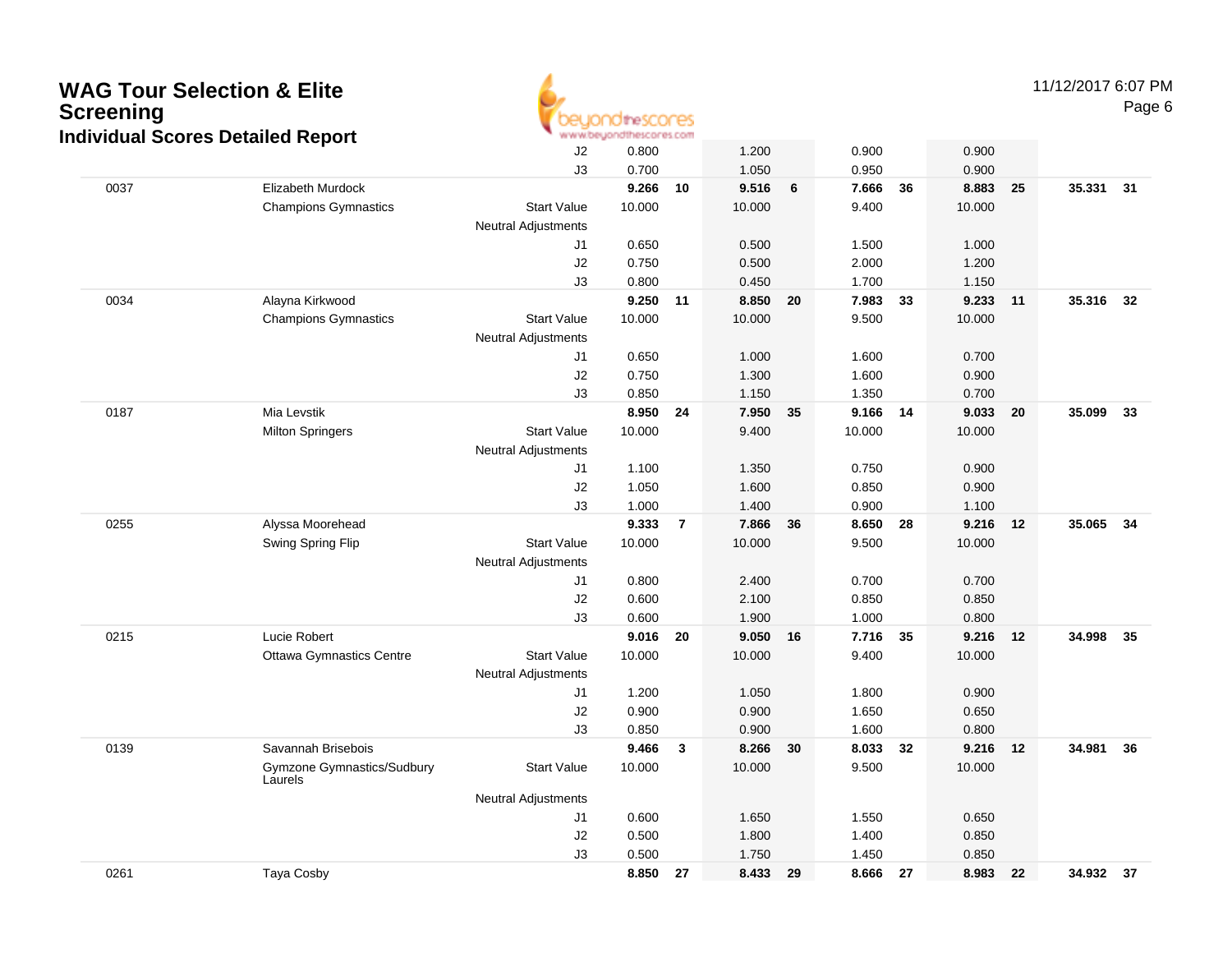

11/12/2017 6:07 PM

Page 7

|      |                                                              |                                                  | www.pegonatuescores.com |    |                |    |                 |     |                 |    |           |    |
|------|--------------------------------------------------------------|--------------------------------------------------|-------------------------|----|----------------|----|-----------------|-----|-----------------|----|-----------|----|
|      | ndɪvɪdual Scores Detaɪled Report<br>Toronto Premier Gym Club | <b>Start Value</b><br><b>Neutral Adjustments</b> | 10.000                  |    | 9.500          |    | 10.000          |     | 10.000          |    |           |    |
|      |                                                              | J1                                               | 1.200                   |    | 1.100          |    | 1.300           |     | 1.000           |    |           |    |
|      |                                                              | J2                                               | 1.050                   |    | 1.200          |    | 1.250           |     | 0.900           |    |           |    |
|      |                                                              | J3                                               | 1.200                   |    | 0.900          |    | 1.450           |     | 1.150           |    |           |    |
| 0054 | <b>Tayah Davies</b>                                          |                                                  | 9.133                   | 17 | 8.083          | 33 | 7.433 37        |     | 9.150           | 15 | 33.799    | 38 |
|      | Dancemakers Gymnastics                                       | <b>Start Value</b>                               | 10.000                  |    | 9.500          |    | 9.400           |     | 10.000          |    |           |    |
|      |                                                              | <b>Neutral Adjustments</b>                       |                         |    |                |    |                 |     |                 |    |           |    |
|      |                                                              | J1                                               | 0.950                   |    | 1.600          |    | 2.200           |     | 0.750           |    |           |    |
|      |                                                              | J2                                               | 0.850                   |    | 1.200          |    | 1.750           |     | 0.950           |    |           |    |
|      |                                                              | J3                                               | 0.800                   |    | 1.450          |    | 1.950           |     | 0.850           |    |           |    |
| 0251 | Julia Mallen                                                 |                                                  | 8.783                   | 29 | 7.233          | 38 | 8.666           | -27 | 9.016           | 21 | 33.698    | 39 |
|      | Scarborough Gym Elites                                       | <b>Start Value</b>                               | 10.000                  |    | 9.500          |    | 10.000          |     | 10.000          |    |           |    |
|      |                                                              | <b>Neutral Adjustments</b>                       |                         |    |                |    |                 |     |                 |    |           |    |
|      |                                                              | J1                                               | 1.150                   |    | 2.100          |    | 1.200           |     | 1.000           |    |           |    |
|      |                                                              | J2                                               | 1.300                   |    | 2.400          |    | 1.350           |     | 0.900           |    |           |    |
|      |                                                              | J3                                               | 1.200                   |    | 2.300          |    | 1.450           |     | 1.050           |    |           |    |
| 0056 | Alyssa Frotten                                               |                                                  | 8.916                   | 25 | 8.633          | 26 | 7.783 34        |     | 8.350           | 29 | 33.682 40 |    |
|      | Dancemakers Gymnastics                                       | <b>Start Value</b>                               | 10.000                  |    | 9.500          |    | 9.500           |     | 9.500           |    |           |    |
|      |                                                              | <b>Neutral Adjustments</b>                       |                         |    |                |    |                 |     |                 |    |           |    |
|      |                                                              | J1                                               | 1.000                   |    | 1.000          |    | 1.900           |     | 0.950           |    |           |    |
|      |                                                              | J2                                               | 1.150                   |    | 0.800          |    | 1.600           |     | 1.200           |    |           |    |
|      |                                                              | J3                                               | 1.100                   |    | 0.800          |    | 1.650           |     | 1.300           |    |           |    |
| 0250 | Jayden Gowe<br>Scarborough Gym Elites                        | <b>Start Value</b>                               | 9.033<br>10.000         | 19 | 7.066<br>9.500 | 39 | 9.050<br>10.000 | 18  | 8.516<br>10.000 | 28 | 33.665 41 |    |
|      |                                                              | <b>Neutral Adjustments</b>                       |                         |    |                |    |                 |     |                 |    |           |    |
|      |                                                              | J1                                               | 1.000                   |    | 2.400          |    | 0.800           |     | 1.600           |    |           |    |
|      |                                                              | J2                                               | 0.900                   |    | 2.100          |    | 1.100           |     | 1.400           |    |           |    |
|      |                                                              | J3                                               | 1.000                   |    | 2.800          |    | 0.950           |     | 1.450           |    |           |    |
| 0059 | Lauren MacDonald                                             |                                                  | 9.016                   | 20 | 7.283          | 37 | 8.250 30        |     | 9.033           | 20 | 33.582 42 |    |
|      | Dancemakers Gymnastics                                       | <b>Start Value</b>                               | 10.000                  |    | 10.000         |    | 10.000          |     | 10.000          |    |           |    |
|      |                                                              | <b>Neutral Adjustments</b>                       |                         |    |                |    |                 |     |                 |    |           |    |
|      |                                                              | J1                                               | 1.100                   |    | 2.550          |    | 1.900           |     | 0.900           |    |           |    |
|      |                                                              | J2                                               | 0.950                   |    | 2.800          |    | 1.750           |     | 0.850           |    |           |    |
|      |                                                              | J3                                               | 0.900                   |    | 2.800          |    | 1.600           |     | 1.150           |    |           |    |
| 0291 | Morgan Aulenbach                                             |                                                  | 8.700                   | 30 | 6.783          | 40 | 8.266           | 29  | 8.883           | 25 | 32.632 43 |    |
|      | Xperience                                                    | <b>Start Value</b>                               | 10.000                  |    | 9.200          |    | 10.000          |     | 10.000          |    |           |    |
|      |                                                              | <b>Neutral Adjustments</b>                       |                         |    |                |    |                 |     |                 |    |           |    |
|      |                                                              | J1                                               | 1.300                   |    | 2.600          |    | 1.900           |     | 1.200           |    |           |    |
|      |                                                              | J2                                               | 1.300                   |    | 2.300          |    | 1.750           |     | 1.100           |    |           |    |